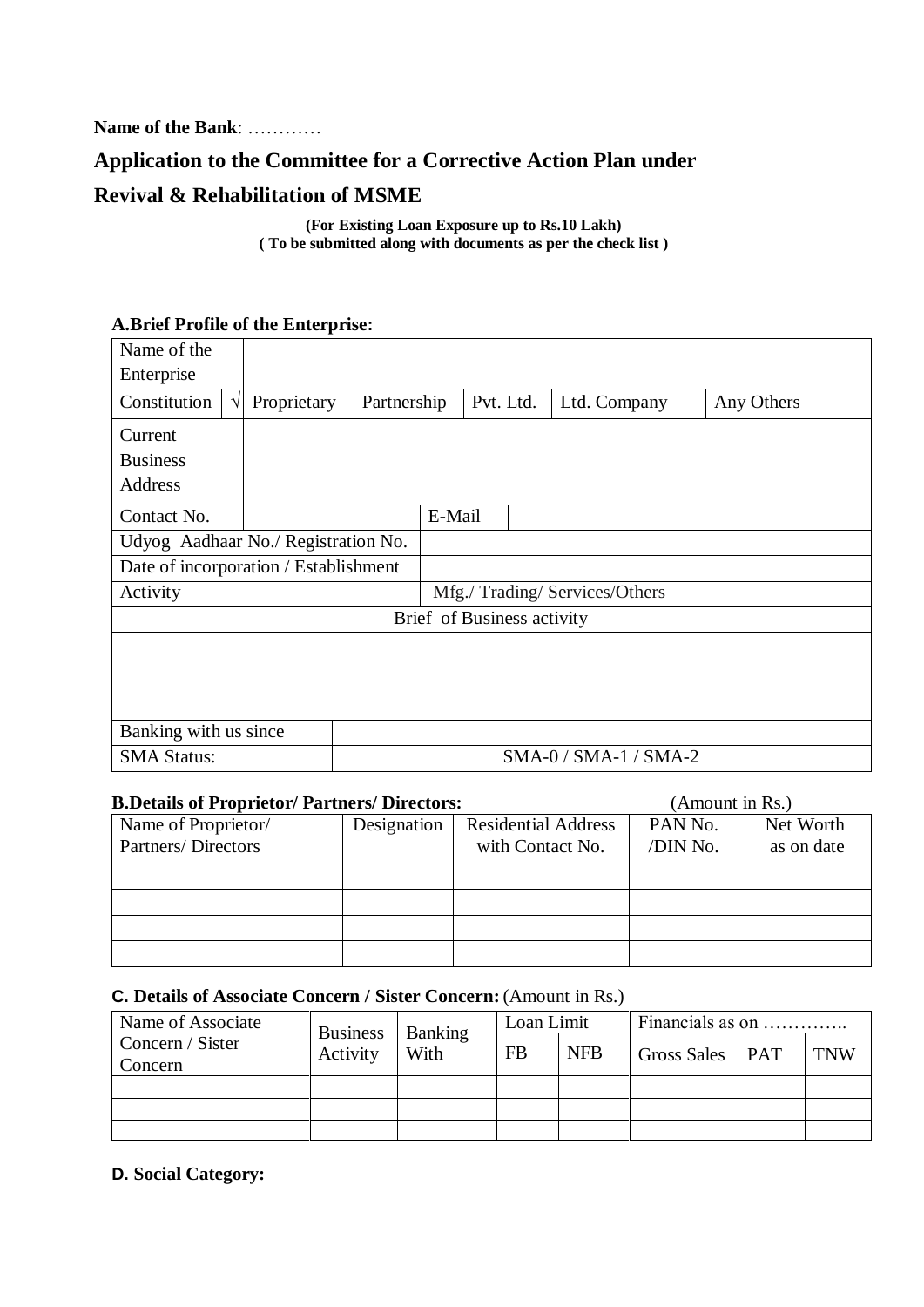| <b>Social Category</b>   | <b>SC</b> |                  | <b>OBC</b>     | Women      | Physically<br>Handicapped |       | Minority     |
|--------------------------|-----------|------------------|----------------|------------|---------------------------|-------|--------------|
| If Minority<br>Community |           | <b>Buddhists</b> | <b>Muslims</b> | Christians | Sikhs                     | Jains | Zoroastrians |

|           | E. Details of Existing Liabilities with the Bank: | (Amount in Rs.) |                 |           |
|-----------|---------------------------------------------------|-----------------|-----------------|-----------|
| Sl. No.   | Nature of Facility                                | Limit           | $O/s$ Bal as on | Over Dues |
| 1.        | Fund Based                                        |                 |                 |           |
| A.        | Working capital                                   |                 |                 |           |
| <b>B.</b> | Term Loan                                         |                 |                 |           |
|           | Total $(1)$                                       |                 |                 |           |
| 2.        | Non Fund Based                                    |                 |                 |           |
|           |                                                   |                 |                 |           |
|           |                                                   |                 |                 |           |
|           | Total $(2)$                                       |                 |                 |           |
| 3.        | Grand Total $(1+2)$                               |                 |                 |           |
|           | <b>Reasons of Overdue/Default in Repayment:</b>   |                 |                 |           |

| <b>F. Details of Other Liabilities:</b>      | (Amount in Rs.)                          |
|----------------------------------------------|------------------------------------------|
| Details of Statutory dues remaining          | Details of Unsecured Creditors.          |
| outstanding with State Government or Central | (Furnish reason for incurring liability) |
| Government                                   |                                          |
|                                              |                                          |
|                                              |                                          |
|                                              |                                          |
|                                              |                                          |
|                                              |                                          |

**G. Past Performance & Future Estimates:**(Actual performance for two previous years, estimates for current year and projections for next two years to be provided for additional working capital facilities)  $(A$ mount in  $Rs$ )

|                      |              |             |              |              | Alliuuiil III INS. J |
|----------------------|--------------|-------------|--------------|--------------|----------------------|
|                      | Past Year-II | Past Year-I | Present Year | Next Year-I  | Next Year-II         |
|                      | (Actual)     | (Actual)    | (Estimate)   | (Projection) | (Projection)         |
| Net Sales            |              |             |              |              |                      |
| Net Profit           |              |             |              |              |                      |
| Capital (Net         |              |             |              |              |                      |
| Worth of the         |              |             |              |              |                      |
| Enterprise)          |              |             |              |              |                      |
| <b>Current Ratio</b> |              |             |              |              |                      |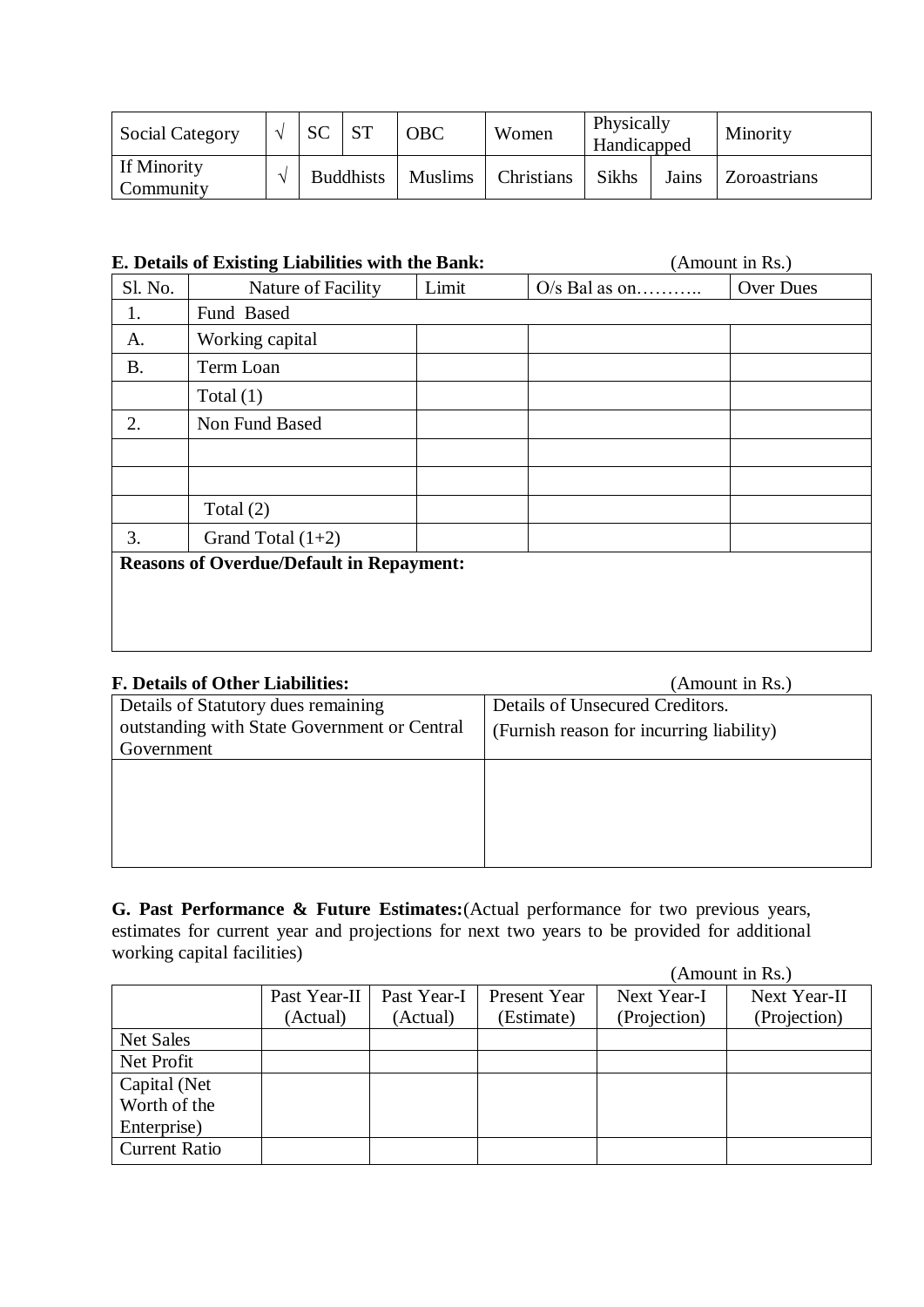| Debt Equity |  |  |  |
|-------------|--|--|--|
| - Ratio     |  |  |  |

#### **H. In case of additional Working Capital:** (Amount in Rs.)

|              | <b>Actual Sales</b> | Projected |                 |          |  |  |                                 |  |
|--------------|---------------------|-----------|-----------------|----------|--|--|---------------------------------|--|
| $FY - IFY -$ |                     |           | Sales   Working | Inventor |  |  | Debtors   Creditor   Promoter's |  |
|              |                     |           | Cyclein Months  |          |  |  | Contribution                    |  |
|              |                     |           |                 |          |  |  |                                 |  |
|              |                     |           |                 |          |  |  |                                 |  |

# **I. For additional term loan facilities projections to be provided till the proposed year of repayment of loan.**

| J. (a) Details of Existing Security: |                  | (Amount in Rs.)   |       |  |
|--------------------------------------|------------------|-------------------|-------|--|
| Particulars of Primary Security      | Nature of charge | Date of Valuation | Value |  |
|                                      |                  |                   |       |  |
|                                      |                  |                   |       |  |
|                                      |                  |                   |       |  |
| <b>Particulars of Collateral</b>     | Nature of charge | Date of Valuation | Value |  |
| Security                             |                  |                   |       |  |
|                                      |                  |                   |       |  |
|                                      |                  |                   |       |  |
|                                      |                  |                   |       |  |
|                                      |                  |                   |       |  |

#### **(b) Details of Proposed Additional Security to be offered:**

| Particulars of Primary Security offered | Particulars of Collateral Security (where applicable) |
|-----------------------------------------|-------------------------------------------------------|
|                                         |                                                       |
|                                         |                                                       |
|                                         |                                                       |

#### **K. (a) Details of Existing Guarantors:** (Amount in Rs.)

| Name of the Guarantors | Occupation<br>Age |  | <b>Annual Income</b> | Net Worth |
|------------------------|-------------------|--|----------------------|-----------|
|                        |                   |  |                      |           |
|                        |                   |  |                      |           |
|                        |                   |  |                      |           |

#### **(b) Details of Proposed Guarantors:** (Amount in Rs.)

| Names of the Guarantors | Age | Occupation | Annual Income | Net Worth |
|-------------------------|-----|------------|---------------|-----------|
|                         |     |            |               |           |
|                         |     |            |               |           |
|                         |     |            |               |           |